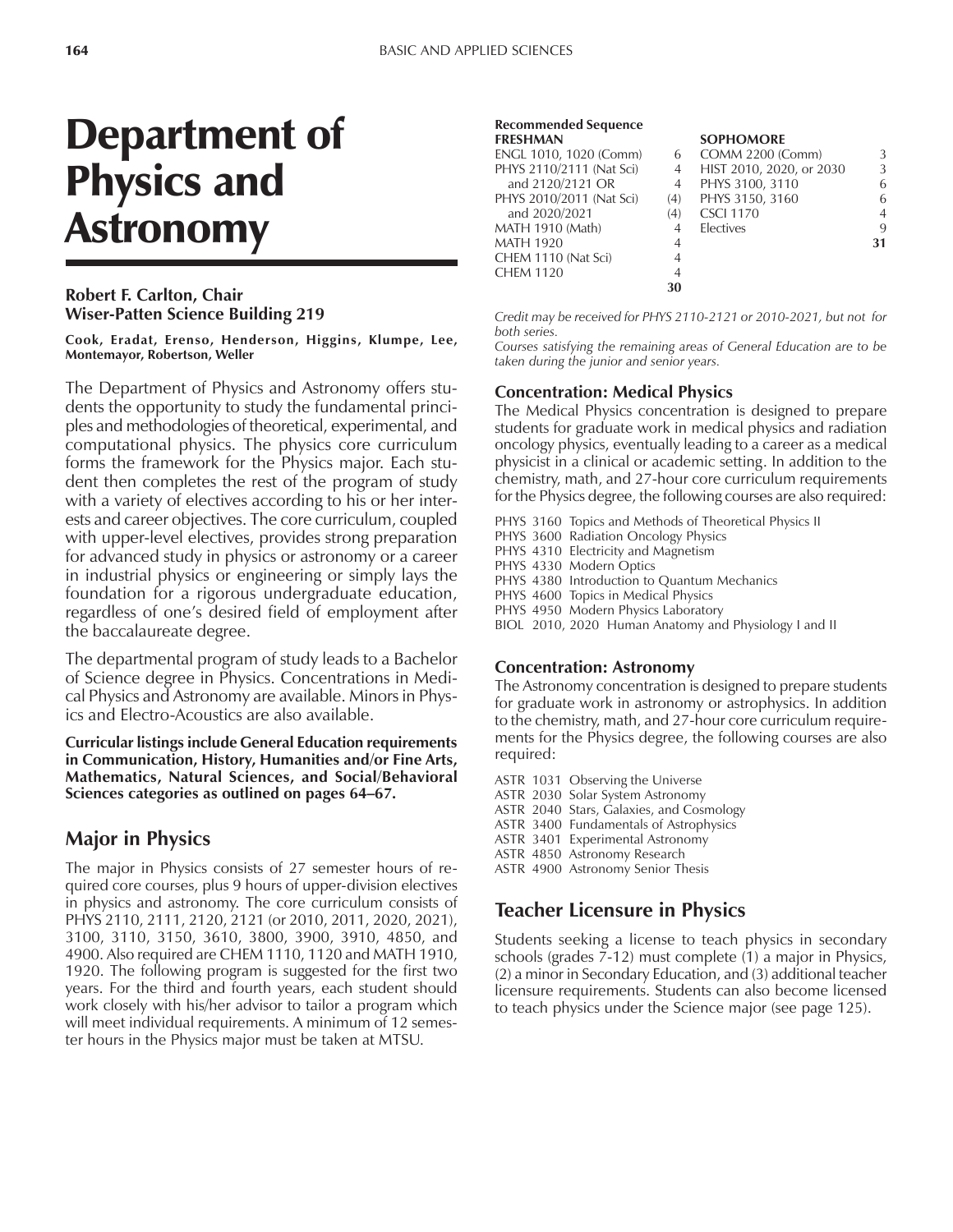#### **Additional Teacher Licensure Requirements**

In addition to the General Education requirements (see pages  $64–67$ ) the following courses are required for teacher licensure in physics:

MATH through 1920

BIOL 1110, 1120 General Biology

- CHEM 1110, 1120 General Chemistry I and II
- ASTR 1030 Exploring the Universe

PHYS 2010-2021 Non-Calculus-Based Physics/Laboratory OR

PHYS 2110-2121 Calculus-Based Physics/Laboratory

GEOL 1040 Physical Geology

#### **Secondary Education Minor Requirements**

Students must contact their Secondary Education minor advisors for approval of appropriate courses.

*NOTE: See Department of Educational Leadership on page 201 for Secondary Education minor requirements.*

#### **Major Requirements**

Students who want to teach secondary physics must complete the Physics major in the following manner:

- PHYS 2010, 2011, 2020, 2021 Non-Calculus-Based Physics I OR
- PHYS 2110, 2111, 2120, 2121 Calculus-Based Physics I
- PHYS 3100, 3110 Modern Physics I and II
- PHYS 3150 Topics and Methods of Theoretical Physics I
- PHYS 3310, 3350 Concepts and Applications of Digital
- and Analog Electronics
- PHYS 3610 Thermodynamics
- PHYS 3800 Physics Seminar
- PHYS 3900 Physics Practicum
- PHYS 3910 Advanced Physics Laboratory

#### **Minor in Electro-Acoustics**

The minor in Electro-Acoustics consists of at least 21 semester hours, 18 of which are required: MATH 1910; PHYS 1600, 3310, and 3350; and ET 3610. Remaining elective may be chosen from PHYS 3000, ET 3620, or ET 3660.

#### **Minor in Physics**

The minor in Physics consists of 19 semester hours in physics and astronomy including PHYS 2110, 2111, 2120, 2121 (2010, 2011, 2020, 2021). Students minoring in Physics should work closely with their Physics advisor to tailor a program which meets their needs. At least four upper-division hours must be taken at MTSU.

# **Courses in Astronomy [ASTR]**

- **1030 Exploring the Universe.** Three credits. A general introduction to astronomy through an overview of planets, stars, systems of stars, and the overall structure of the universe. Topics will be discussed by answering questions such as "How do you weigh stars?" and "Will the universe die?"
- **1031 Observing the Universe.** One credit. Prerequisite or corequisite: ASTR 1030. Introduction to observational astronomy through laboratory exercises and outdoor observing activities. Topics include telescopes, the analysis of starlight, and observations of stars and planets.
- **2030 Solar System Astronomy.** Three credits. Prerequisite: MATH 1710. Comprehensive study of the solar system including models of solar and planetary formation. Analysis of the chemical makeup and physical nature of the Sun, planets, moons, and comets using mathematics and the scientific method. Focus on planetary interiors, surfaces, atmospheres, solar-planetary interactions, and solar system evolution. Discussion of spacecraft missions, future solar system exploration, and possibilities of extraterrestrial life.
- **2040 Stars, Galaxies, and Cosmology.** Three credits. Prerequisite: MATH 1710. A comprehensive study of stellar, galactic, and cosmological astronomy. Analyzes the basic theories of stellar and galactic formation and evolution using mathematics and the scientific method. Includes the cataclysmic topics of supernovae, neutron stars, pulsars, and black holes as well as the nature of galaxies including the Milky Way galaxy, active galaxies and quasars, and the formation and evolution of our universe, the big bang theory, and the possibility of other life in the universe.
- **3050 Directed Study in Astronomy.** One to four credits. Prerequisite: PHYS 2021 or 2120 and approval of department chair. Individualized intensive study of a specific topic in astronomy or astrophysics not normally covered to the extent desired in the standard curriculum. Arrangements must be made with an approved faculty member prior to registration.
- **3400 Fundamentals of Astrophysics.** Three credits. Prerequisite: PHYS 2021 or 2120 and MATH 1910. Modern astronomical knowledge and techniques using classical and modern physical principles. Possible topics include star formation, black holes and neutron stars, galaxy structure and evolution, formation of planetary systems, and large-scale structure of the universe.

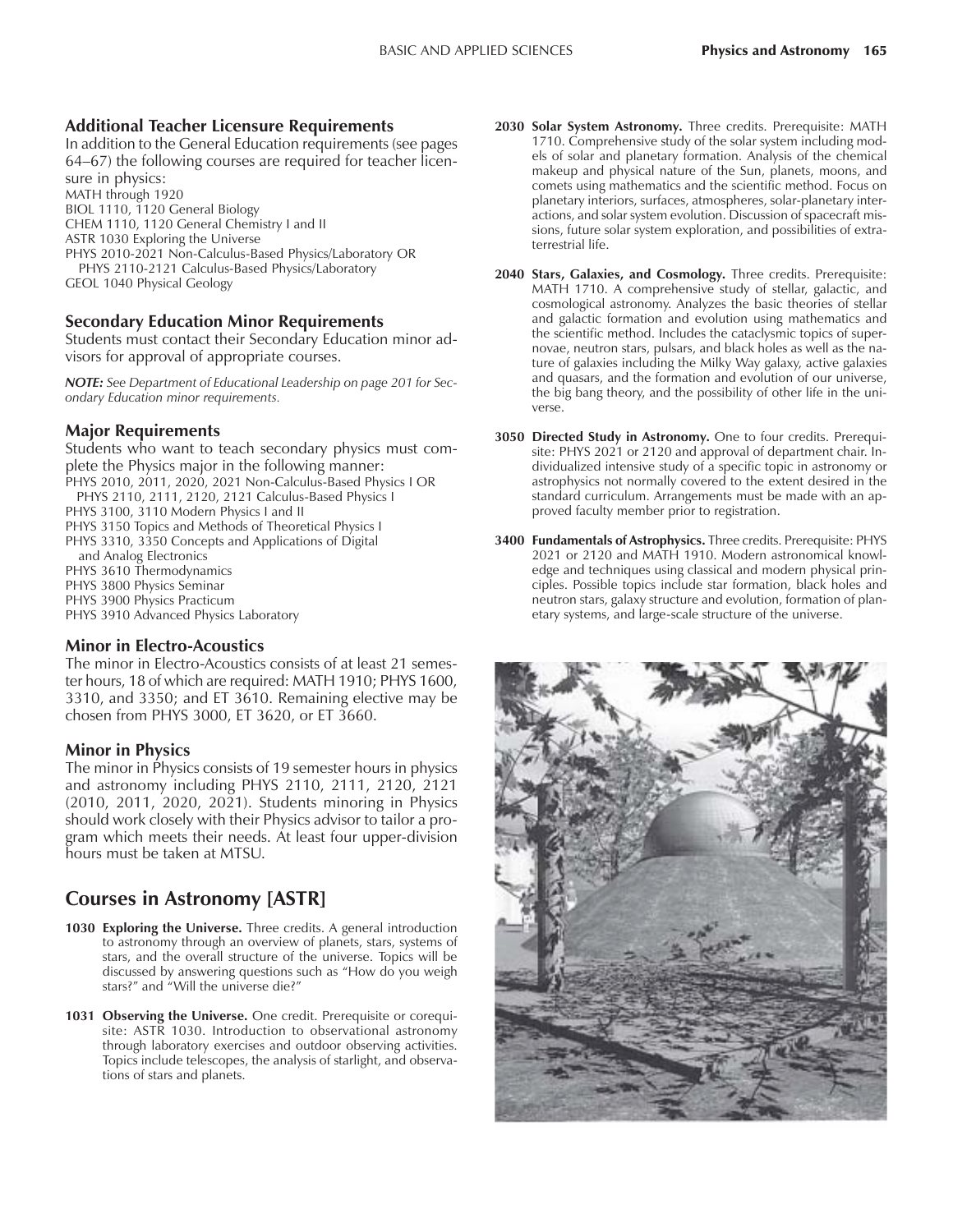- **3401 Experimental Astronomy.** One credit. Prerequisite: Consent of instructor. Principles and techniques of astronomical data acquisition and reduction. Possible research topics involve photometry, spectroscopy, astronomical applications of electronic detectors, and computer modeling.
- **4800 Special Topics in Astronomy.** Three credits. Prerequisites: PHYS 3150 and approval of department chair. In-depth, organized study of a contemporary topic of interest not normally covered in the undergraduate physics and astronomy curriculum. Possible topics include planetary geology, radio astronomy, stellar atmospheres or interiors, space physics, pulsating stars, dark matter and energy, galactic evolution, and general relativity and cosmology.
- **4850 Astronomy Research.** Two credits. Prerequisite: Consent of instructor. Independent study of a selected research problem in astronomy. Includes experimental and/or theoretical investigation of an important yet unexplored problem or experimental design. Includes literature research and experimental design/ problem formulation and execution resulting in oral and written presentation of results suitable for submission/presentation to a suitable journal/conference.
- **4900 Astronomy Senior Thesis.** Two credits. Prerequisites: ASTR 4850 and consent of department chair. Focuses on a specific research/ experimental design problem chosen with the consent of the thesis committee and with the potential for original discovery or for creative development of a tool, technique, or instrumentation applicable to scientific research. Independent pursuit of research objectives outlined in a research proposal results in a written thesis, the approval of which will include an oral defense.

## **Courses in Physics [PHYS]**

- **1300 Discovering Physics.** Three credits. Prerequisite: MATH 1710 or 1730. Students with weak science or math backgrounds introduced to a variety of topics and their applications. Emphasis on building skills for graphical interpretation of real data within a discovery-learning environment. Presents concepts and techniques of physics for students planning to take PHYS 2010; serves as a good introduction for those interested in learning more about how the world works.
- **1600 Physics of Music.** Three credits. Prerequisite: MATH 1710 or consent of instructor. The physics of music, acoustics, and sound for students without prior physics background.
- **2010 Non-Calculus-Based Physics I.** Zero credit. Prerequisite: MATH 1710 or 1730. Required corequisite: PHYS 2011. Web-based discussion class to be taken in conjunction with cooperativelearning based problems lab PHYS 2011. Classical mechanics traditionally covered in a first-semester college physics course. Kinematics, forces, momentum, angular motion, calorimetry, and sound waves. Class time used for discussion of the Web-lecture material and for the administration of exams.
- **2011 Physics Problems Laboratory I.** Four credits. Prerequisite: MATH 1710 or 1730. Required corequisite: PHYS 2010. Group-oriented problems course taken in conjunction with the Web-based discussion class PHYS 2010. Students work in groups with the topics presented in the PHYS 2010 discussion class. Covers kinematics, forces, momentum, angular motion, calorimetry, and sound waves. Skills associated with the development of experimental investigations including graphical analysis and estimation of uncertainties emphasized. Two two-and-one-half-hour laboratory sessions.
- 2020 Non-Calculus-Based Physics II. Zero credit. Prerequisites: PHYS 2011. Required corequisite: PHYS 2021. Web-based discussion class taken in conjunction with the cooperative-learning based problems lab PHYS 2021. Fundamentals of optics, modern physics, and electronics traditionally covered in a second-semester college physics course. Reflection and refraction, vision, diffraction effects, quantum mechanics, atomic and nuclear physics, and analog and digital electronics. Scheduled class time is used for discussions of the Web-lecture material and for the administration of exams.
- 2021 Physics Problems Laboratory II. Four credits. Prerequisites: PHYS 2011. Required corequisite: PHYS 2020. Group-oriented problems course to be taken in conjunction with the Web-based discussion class PHYS 2020. Students work in groups with the topics presented and in the PHYS 2020 discussion class. Optics, modern physics, and electronics traditionally covered in a second-semester college physics course. Reflection and refraction, vision, diffraction effects, quantum mechanics, atomic and nuclear physics, and analog and digital electronics. The skills associated with the development of experimental investigations including graphical analysis and estimation of uncertainties emphasized. Two two-and-one-half-hour laboratory sessions.
- **2110 Calculus-Based Physics I.** Three credits. Prerequisite: MATH 1910. Corequisite: PHYS 2111. A calculus-based introduction to mechanics and wave motion.
- **2111 University Physics Laboratory I.** One credit. Prerequisite: MATH 1910. Corequisite: PHYS 2110. Laboratory course to accompany PHYS 2110. Experiments in mechanics, waves, and thermodynamics. Data reduction, error analysis, and report writing. One three-hour laboratory.
- **2120 Calculus-Based Physics II**. Three credits. Prerequisites: PHYS 2110; MATH 1920. Corequisite: PHYS 2121. A continuation of PHYS 2110. Electricity, magnetism, circuit analysis, and optics.
- 2121 University Physics Laboratory II. One credit. Prerequisites: PHYS 2110 and 2111. Corequisite: PHYS 2120. Laboratory course to accompany PHYS 2120. A continuation of PHYS 2111. Experiments in electricity, magnetism, optics, and modern physics. Data reduction, error analysis, and report writing. One threehour laboratory.
- **3000 Acoustics and Signal Analysis.** Three credits. Prerequisites: PHYS 1600 and MATH 1910. Detailed overview of acoustics including an introduction to digital signals and their analysis. Application areas include architectural, musical, and environmental acoustics. Intended for students interested in the technical side of the music industry.
- **3050 Directed Study in Physics.** One to four credits. Prerequisites: PHYS 2021 or 2120 and approval of department chair. Individualized intensive study of a specific topic in physics not normally covered to the extent desired in the standard curriculum. Arrangements must be made with an approved faculty member prior to registration.
- **3100 Modern Physics I.** Three credits. Prerequisites: PHYS 2021 or 2120 and MATH 1920. Introduction to the fundamental principles of modern physics (special relativity and quantum mechanics) and their application to atomic physics.
- **3110 Modern Physics II.** Three credits. Prerequisite: PHYS 3100. Survey of major topics including molecular physics, statistical physics, solid state physics and solid state devices, nuclear models, nuclear decay and reaction, and elementary particle physics.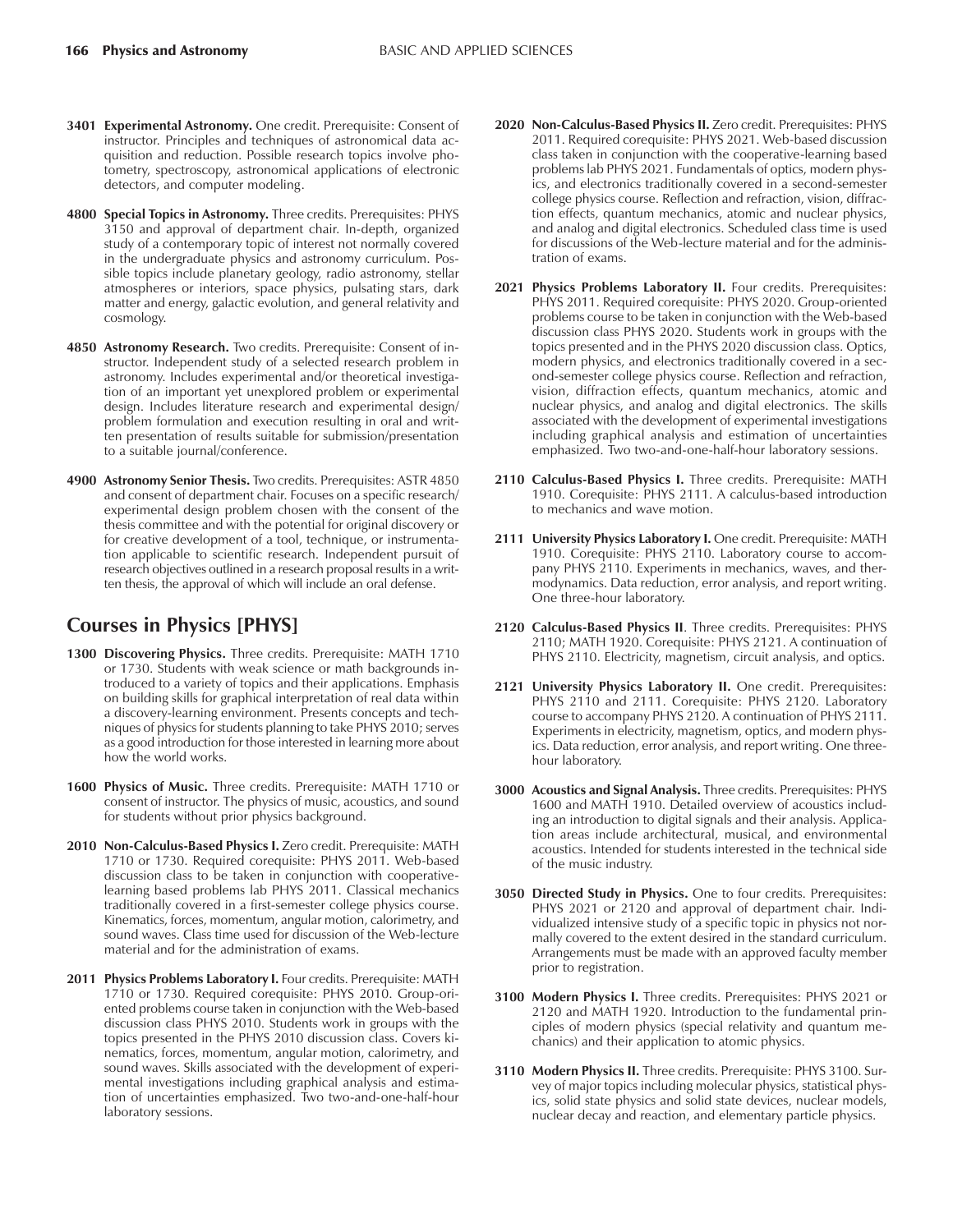- **3150 Topics and Methods of Theoretical Physics I.** Three credits. Prerequisites: PHYS 2021 or 2120 and MATH 1920. Theoretical techniques used for problem solving in physics. Reference frames and coordinate systems, approximation techniques, solution of electrical circuits and mechanical systems, simple harmonic motion and wave motion, Maxwell's equations.
- **3160 Topics and Methods of Theoretical Physics II.** Three credits. Prerequisite: PHYS 3150. A continuation of PHYS 3150. The Schroedinger equation, heat flow, diffusion, the Lagrangian description of motion.
- **3200 Scientific Modeling and Problem Solving.** One credit. Prerequisites: One year of physics and MATH 1920 or consent of instructor. Techniques of computational physics as applied to the solution of scientific problems.
- **3300 Classical Mechanics.** Three credits. Prerequisite: PHYS 3150 (or PHYS 2110 and MATH 3120). Mechanics (including statics and dynamics) of particles in three dimensions using vector analysis, motion of rigid bodies, Lagrangian mechanics, and Hamilton's equations.
- **3310 Concepts and Applications of Digital Electronics.** Three credits. Prerequisite: PHYS 2021 or 2121 or ET 3610. Investigates applications of modern digital technology. Fundamentals of logic gates and programmable devices examined along with contemporary integrated circuits for use in data acquisition and the control of scientific experiments. Sound cards, alarm systems, and laboratory measurement circuits typify projects constructed in the hands-on laboratory. Two hours lecture and one threehour laboratory.
- **3330 Health Physics and Radiation Protection.** Three credits. Prerequisites: PHYS 2021 or 2120. Radiation protection methods, dosimetry techniques, and survey instruments. Practical knowledge of the methodology for paramedical personnel, industrial workers, and others who deal with radioisotopes and X-ray equipment. Two hours lecture and one three-hour laboratory.
- **3340 Semiconductor Device Physics.** Three credits. Prerequisites: One year physics and MATH 1910. Operation principles of diodes, transistors, and photonic devices. Fundamental band structure investigated to learn how important performance characteristics are related to physical principles. Modern designs include JFET, Bipolar, MOSFET, MODFET, and HEMT transistors.
- **3350 Concepts and Applications of Analog Electronics.** Four credits. Prerequisite: PHYS 2021 or 2121 or ET 3610. Introduction to contemporary analog electronics utilizing integrated circuits to treat traditional circuits, power supplies, operational amplifiers, comparators, and multivibrators. Conversion of analog to digital signal for interfacing to microcomputers. Emphasis on practical applications. Three hours lecture and one three-hour laboratory.
- **3500 Lasers and Fiber Optics.** Three credits. Prerequisites: One year physics and MATH 1910. Operation of fiber optic communication systems; how semiconductor lasers, modulators, and photodetectors work and how they are used in modern communication systems. Hands-on demonstrations and class projects will use lasers and optical components to illustrate basic principles.
- **3600 Radiation Oncology Physics.** Three credits. Prerequisites: MATH 1910 and a one-year introductory sequence in physics. Introduction to the field of radiation oncology physics, including a discussion of the fundamental physics and techniques associated with the diagnosis and treatment of cancer using electromagnetic radiation and particle beams. Includes experiences in

a radiation oncology clinic and interactions with practicing medical physicists.

- **3610 Thermodynamics.** Three credits. Prerequisite: PHYS 3110 and 3150 or consent of instructor. Introduction to statistical physics, kinetic theory, and thermodynamics from a unified microscopic point of view. Selected applications to various systems of interest presented.
- **3800 Physics Seminar.** One credit. Prerequisite: PHYS 3100. Develops and refines inquiry, communication, and presentation skills through exposure to new developments in physics, technical brief writing, and resume and job interview preparations.
- **3900 Physics Practicum.** One credit. Prerequisites: PHYS 3100 and consent of instructor. Refines thinking, communication, and interpersonal skills through exposure to on-the-spot technical questions and a laboratory teaching experience as an assistant in an introductory physics laboratory.
- **3910, 3920 Advanced Physics Laboratory.** One credit each. Prerequisites: PHYS 2021 or 2120 and 2121. The skills, art, and physics important in pursuing independent research. Experiments dealing with mechanical, optical, or thermodynamical principles explored. Report writing, literature research, and the use of analysis tools emphasized.
- **4310 Electricity and Magnetism.** Three credits. Prerequisite: PHYS 3160. Topics including electric and magnetic fields, electrostatic potential, and potential energy and fields in matter, discussed in a mathematically rigorous manner. A variety of good applications of mathematical methods in physics.
- **4330 Modern Optics.** Three credits. Prerequisite: PHYS 4310. Topics include theory of electromagnetic radiation, production and propagation of electromagnetic waves, and the solution of boundary-value problems with applications to optics, wave guides, and lasers.
- **4380 Introduction to Quantum Mechanics.** Three credits. Prerequisites: PHYS 3110 and 3160. Topics include both one- and threedimensional solutions to the Schroedinger equation, including the infinite square-well, finite square-well, tunneling, the harmonic oscillator, and the hydrogen atom with a discussion of angular momentum at a mathematically rigorous undergraduate level.
- **4600 Topics in Medical Physics.** Three credits. Prerequisites: PHYS 3110 and 3160. Topics in medical physics at an advanced undergraduate level integrated with topics from applied physics and mathematics. Possible topics include mechanics of the human body, thermodynamics and systems of many particles, diffusion and transport through neutral membranes, impulses in nerve and muscle cells, the exterior potential and the electrocardiogram, biomagnetism, electricity and magnetism at the cellular level, Fourier transforms and convolution in imaging, interactions of photons and charged particles with matter, the medical use of X-rays, nuclear medicine, and magnetic resonance imaging.
- **4630 Principles of the Solid State.** Three credits. Prerequisites: PHYS 3110 and 3150. Includes crystal structures, lattice dynamics, statistics of conductors and semiconductors, thermal properties, the metallic state, free electron theory, band theory of solids, dielectric and magnetic properties of solids, and the low temperature behavior of matter, particularly solids. Three hours lecture.

**4800- Special Topics in Physics.** Three credits each. Prerequisites: An **4810** extensive physics background and permission of instructor. De